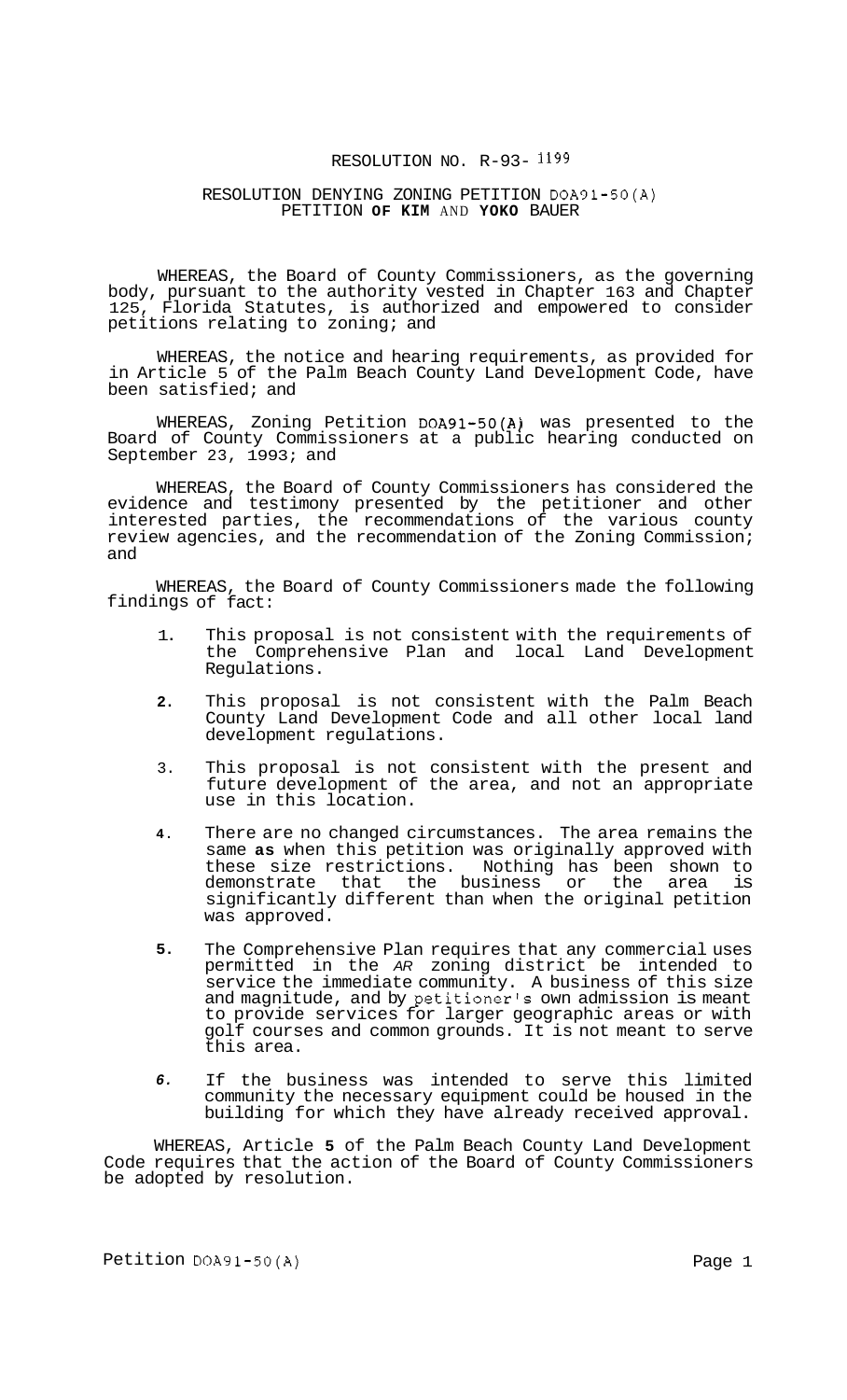NOW, THEREFORE, BE IT RESOLVED BY THE BOARD **OF** COUNTY COMMISSIONERS OF PALM BEACH COUNTY, FLORIDA, that Zoning Petition DOA91-50(A), the petition of KIM AND YOKO BAUER for a DEVELOPMENT ORDER AMENDMENT (DOA) in the AGRICULTURAL RESIDENTIAL (AR) Zoning District, on a parcel of land legally described in EXHIBIT A, attached hereto and made a part hereof, and generally located as shown on a vicinity sketch as indicated in EXHIBIT B, attached hereto and made a part hereof, was denied on September 23, 1993, with prejudice.

Commissioner Marcus moved for approval of the Resolution.

The motion was seconded by Commissioner Lee and, upon being put to a vote, the vote was as follows:

| Mary McCarty, Chair | Ay $\rho$   |
|---------------------|-------------|
| Burt Aaronson       | Aye         |
| Ken Foster          | Nay         |
| Maude Ford Lee      | $A y_e$     |
| Karen T. Marcus     | $Ay_{\rho}$ |
| Warren Newell       | Nay         |
| Carol A. Roberts    | Absent      |
|                     |             |

The Chair thereupon declared the resolution was duly passed and adopted this 23rd day **of** September, 1993.

APPROVED AS TO FORM AND LEGAL SUFFICIENCY PALM BEACH COUNTY, FLORIDA BY ITS BOARD OF COUNTY COMMISSIONERS

BY:

BY : **CLERK DEPUTY**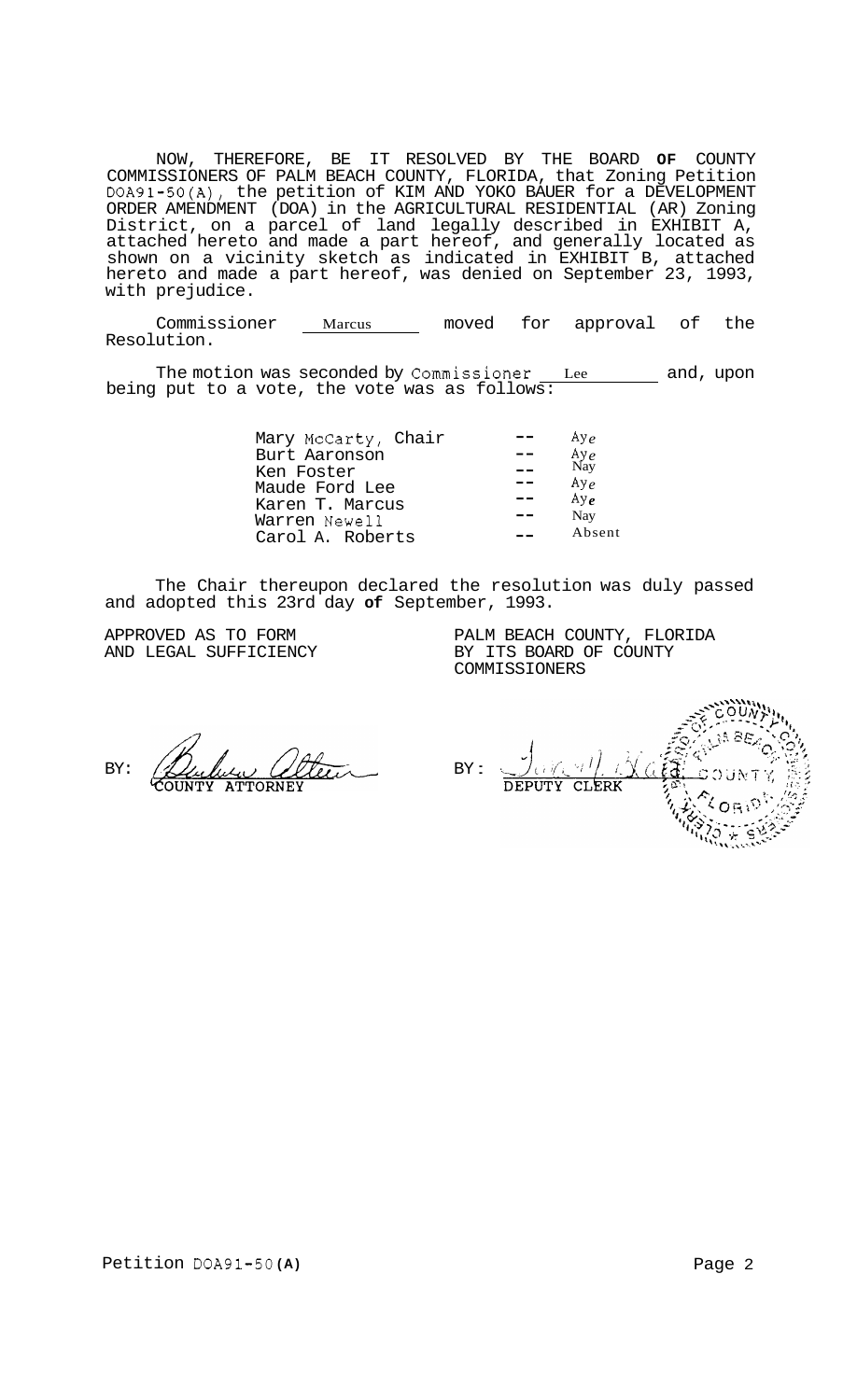#### EXHIBIT A

#### (legal description)

**DESCRIPTION** 

 $\mathbb{R}_2$ 

ALSO KNOWN AS PARCEL K-1.92

LYING IN SECTION 34, TOWNSHIP 40 SOUTH, RANGE 41 EAST, PALM BEACH COUNTY, FLORIDA

BEING IN THE SOUTII' ONE-THIRD OF THE NORTHWEST QUARTER<br>OF THE SOUTHEAST QUARTER OF THE SOUTHWEST QUARTER OF THE SOUTHEAST QUARTER OF SAID SECTION 34 THE SOUTHEAST QUARTER OF SAID SECTION 34<br>TOGETHER WITH ALL THE SOUTHWEST QUARTER OF THE<br>SOUTHEAST 'QUARTER OF THE SOUTHWEST QUARTER OF THE<br>SOUTHEAST QUARTER OF SAID SECTION 34, LESS,' HOWEVER<br>THAT PART THEREOF LYING SOUTH RECORDED IN THE PUBLIC RECORDS OF PALM BEACH COUNTY,' FLORIDA.

CONTAINING. 1.984 ACRES MORE OR LESS.

SUBJECT TO ALL EASEMENTS, RESTRICTIONS., RESERVATIONS, AND RIGHTS OF WAY.

Petition DOA91-50(A)

Page 3